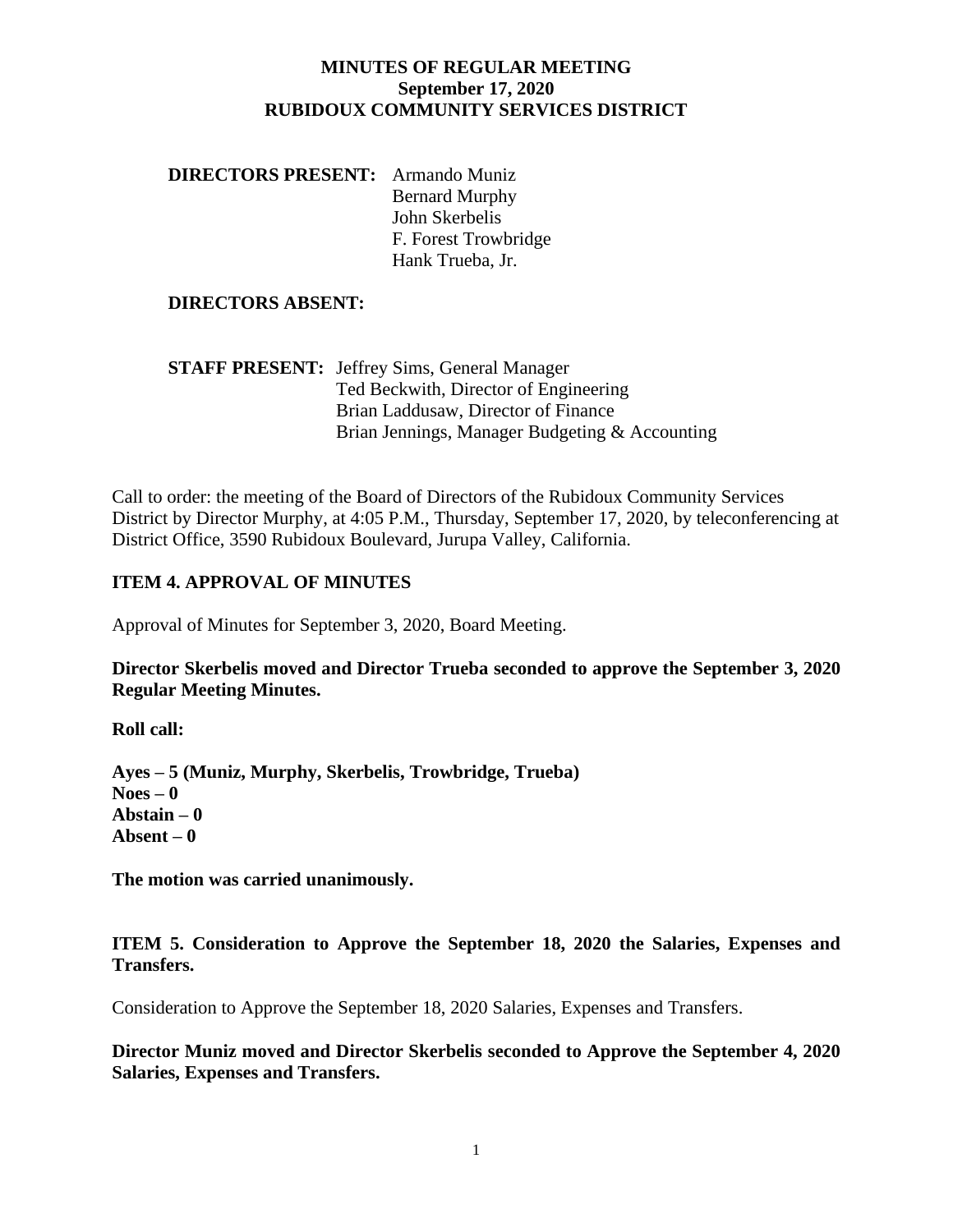## **Roll call:**

**Ayes – 5 (Muniz, Murphy, Skerbelis, Trowbridge, Trueba) Noes – 0 Abstain – 0**  $A$ way  $-0$ 

**The motion was carried unanimously.**

# **ITEM 6. PUBLIC ACKNOWLEDGE OF NON-AGENDA MATTERS**

There were no members of the public at this time.

# **ITEM 7. CORRESPONDENCE AND RELATED INFORMATION**

There was a piece of information from the Association of California Water Agencies (ACWA) regarding the Department of Water Resources (DWR) releasing a Draft Urban Water Management Plan Guidebook.

# **ITEM 8. MANAGER'S REPORT**

### **Operations Report:**

The August report reflects a potable water demand of 5.5 MGD. On the extremely high temperature dates, demand increased to nearly 7.0 MGD. Wastewater flows are down to 1.75 MGD, which is expected consistent with elimination of Aramark flows.

### **Emergency and Fire Report:**

Incidents Reported for the month of August 2020 had Station 38 with a total of 244 calls. Of those 168 calls, 68.9% were medical aides.

### **ITEM 9. Receive and File Statement of Cash Asset Report for all District Funds Ending August 2020. DM 2020-65.**

### **BACKGROUND**

Attached for the Board of Directors' consideration is the August 2020 Statement of Cash Asset Schedule Report for all District Fund Accounts. Our YTD interest is \$61,997.17 for District controlled accounts. With respect to District "Funds in Trust", we show \$2,668.41 which has been earned and posted. The District has a combined YTD interest earned total of \$64,665.58 as of August 31, 2020.

The District's Operating Funds (Excluding Restricted Funds and Operating Reserves), we show a balance of \$7,072,095.18 ending August 31, 2020. That's **\$200,931.56 MORE** than July 1, 2020, beginning balance of \$6,871,163.62.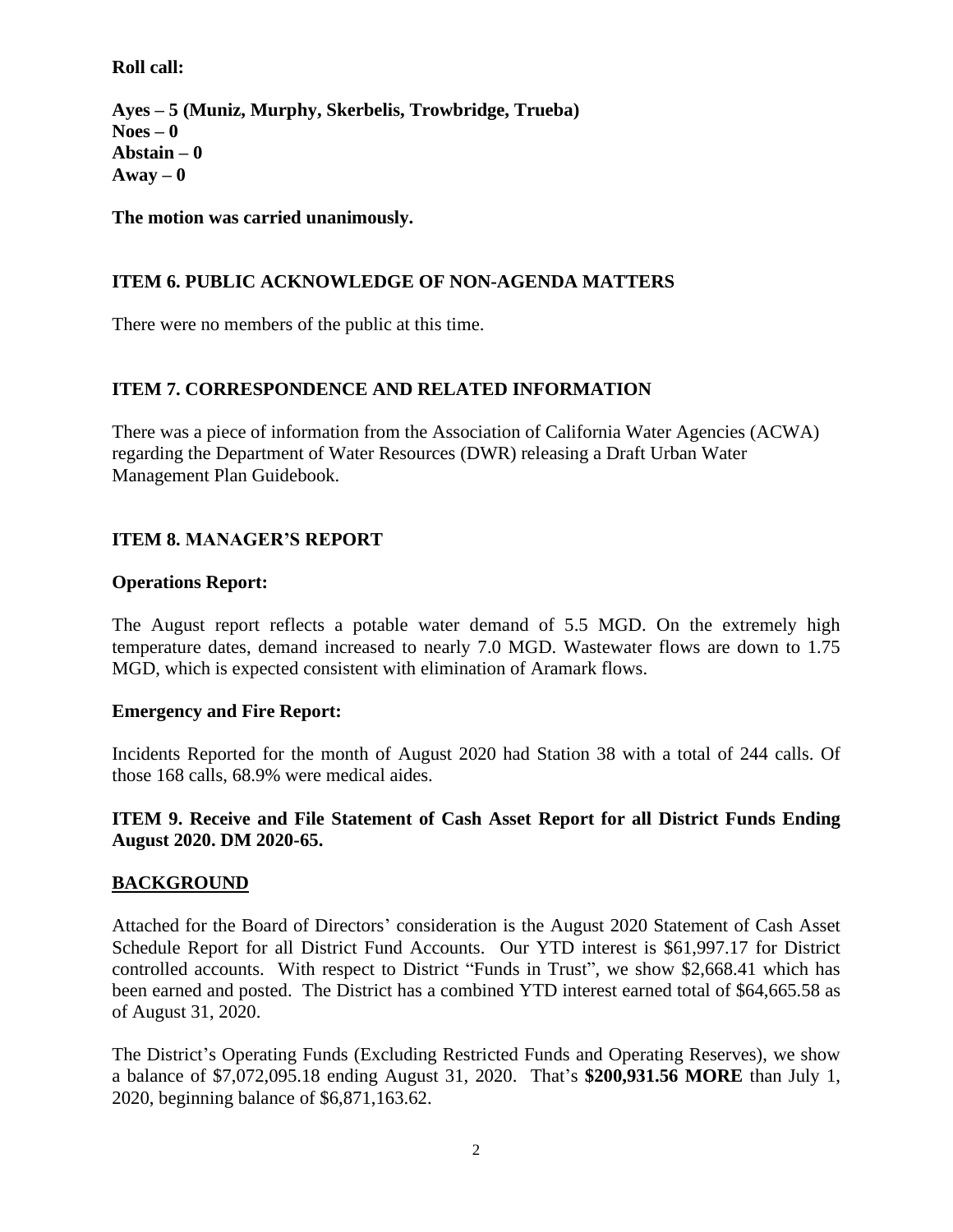Further, the District's Field/Admin Fund current fund balance is \$604,931.62.

Submitted for the Board of Directors consideration is the *August 2020, Statement of Cash Asset Schedule Report* for your review and acceptance this afternoon.

### **Director Skerbelis moved and Director Muniz seconded to Receive and File the Statement of Cash for the Month of August 2020 for the Rubidoux Community Services District.**

**Roll call:**

**Ayes – 5 (Muniz, Murphy, Skerbelis, Trowbridge, Trueba) Noes – 0 Abstain – 0 Absent – 0**

**The motion was carried unanimously.**

### **ITEM 10. Proposed Purchase District Vehicles. DM 2020-66**

Rubidoux Community Services District ("District") periodically budgets for the replacement of vehicles. Replacement criteria is based on age, mileage, service history, and trade-in value. Fundamentally the District replacement strategy is to keep its fleet relatively new so there are minimal service expenses, and higher residual values for trade-in on new vehicles. The District's Fiscal Year 2020-2021 Budget includes \$65,000 for vehicle replacement. This year, District plans to cycle out one 2014 Fort Pickup Truck and one 2013 Jeep Wrangler, (Meter Ready vehicle). The extended warranty for both vehicles has lapsed.

In years past, the District requested sealed bids for comparable utility vehicles (Series 150, 250 and 1500, 2500) from various Ford, Chevrolet and Dodge/Chrysler dealerships in the area. This process involves physically driving to each dealership to drop off bid packets and to also allow the interested dealership(s) to appraise the vehicles that will be traded in toward the purchase of the new vehicles.

Experience over the years has shown Dodge/Chrysler dealerships are non-responsive for bids on utility bed and regular cab pickup. Chevrolet dealership bids for the desired vehicles are not competitive with Ford dealership bids. This can be noted by the fact that the District currently has 14 Ford vehicles in service and only 2 Chevrolet vehicles in service. Additionally, Chevrolet now no longer produces a single cab truck chassis.

With respect to the proposed purchase of a Jeep Wrangler, this vehicle is desired for its maneuverability and ease of access as the meter reader is required to enter and exit the vehicle numerous times daily while obtaining meter reads.

Director Murphy expressed his concern with the District primarily going to bid with Ford dealerships. He would like to see any future vehicles that are purchased by the District to go out for bid to numerous dealerships looking at comparable products and giving opportunity to other car manufacturers.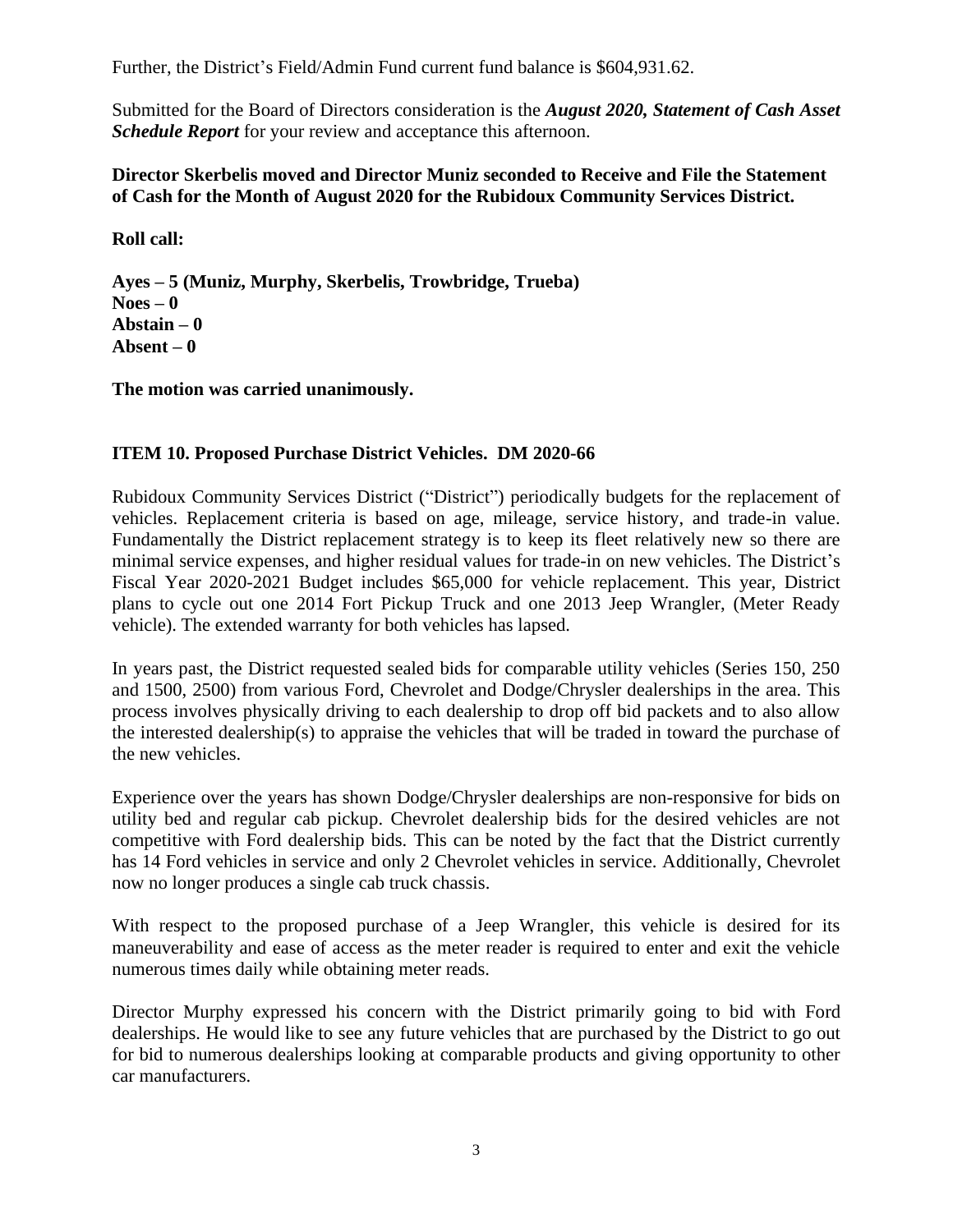**Director Skerbelis moved and Director Muniz seconded the Rubidoux Community Services District Board of Directors authorize the Operations Manager to:**

**1. Prepare a bid packet to present to three (3) Ford Dealerships in the area for the purchase of one new F150 Pickup truck and to submit for trade in appraisal one 2014 Ford F150 Pickup Truck with approximately 68k miles.**

**2. Prepare a bid packet to present to three (3) Dodge/Chrysler/Jeep dealerships in the area for the purchase of one new Jeep Wrangler and to submit for trade in appraisal one 2013 Jeep Wrangler with approximately 42k miles.**

**Roll call:**

**Ayes – 5 (Muniz, Murphy, Skerbelis, Trowbridge, Trueba) Noes – 0 Abstain – 0 Absent – 0**

**The motion was carried unanimously.**

# **ITEM 11. Consider Approval of Construction Administration Contract for Well (Professional Services – Krieger & Stewart): DM 2020-67.**

### **BACKGROUND**

Rubidoux Community Services District ("District") is nearing completion of specifications for the rehabilitation of Well 18 per design by Krieger and Stewart. This well's production has hindered by a buildup of materials on the casing screens and needs to be cleaned to be brought back into production.

Well 18 will be one of the three supply wells for a proposed Ion Exchange Treatment System to remove PFAS Contaminants. As the Board may recall the State of California Department of Drinking Water ("DDW's) lowered PFAS limits, which without treatment Wells 1A, 8, and 18 cannot meet the lowered limits. To ensure compliance with the lowered limits, DDW has issued an Order to the District requiring quarterly sampling for PFAS Contaminants and reporting the annual average of the quarterly samples. The first quarterly sampling begins the last calendar quarter of 2020. Due to operational requirements of the new Ion Exchange Treatment System, having Well 18 back in service gives staff greater operational flexibility in adjusting water supply flow to match seasonal customer demand.

As part of the rehabilitation of Well 18, the District proposes using the expertise of Krieger and Stewart to review contractor's bids and providing construction management oversight during construction. Krieger and Stewart propose to do this work for \$59,316.

### **Director Murphy moved and Director Muniz seconded the Rubidoux Community Services District Board of Directors authorize the General Manager to:**